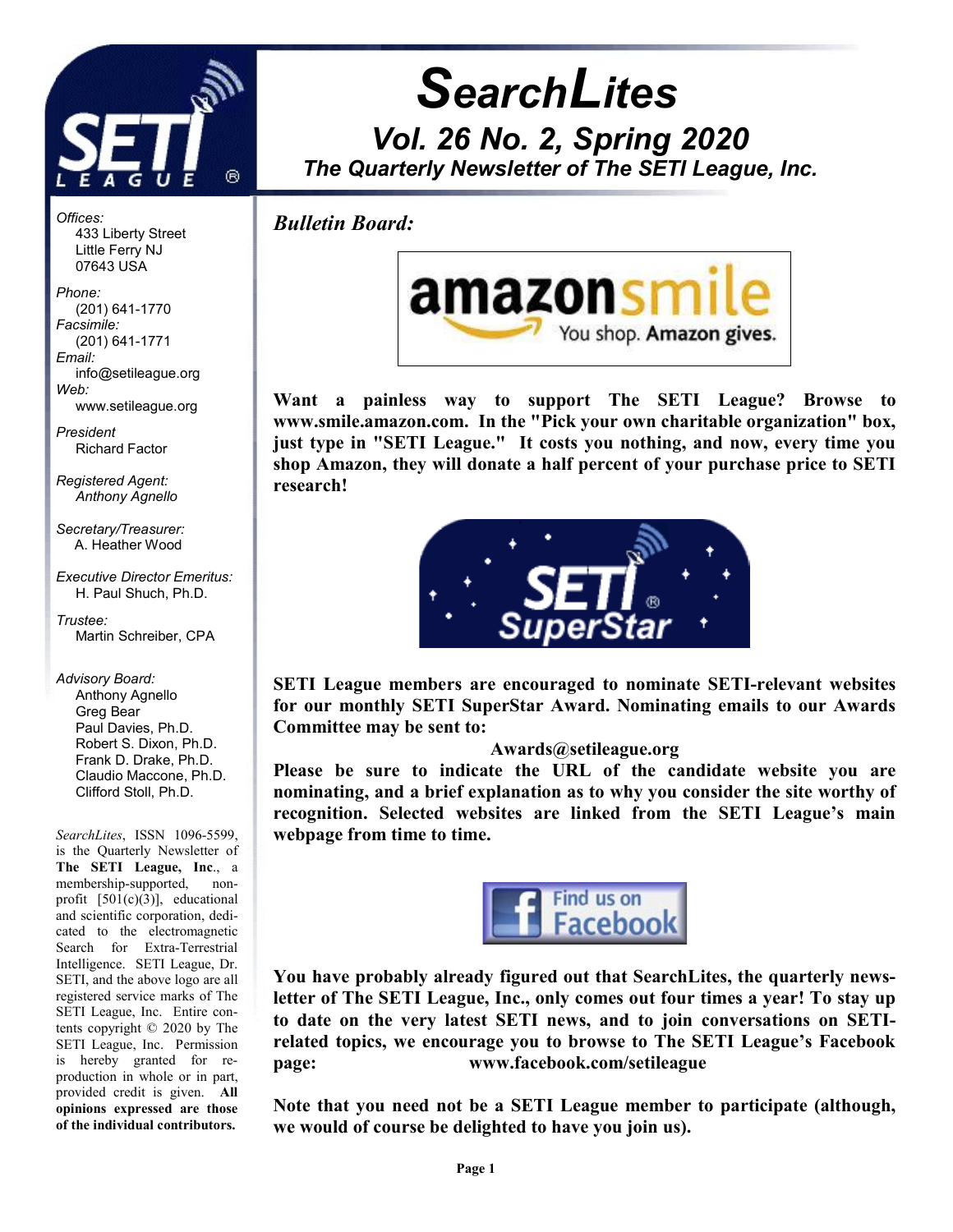### Guest Editorial: Consciousness - the Hard Question by Dan Duda from the February, 2020 issue of Penn Central, the monthly newsletter of Central PA Mensa, used by permission

There's probably no issue more basic to our understanding of reality than our own consciousness. Yet, despite a great deal of scientific study and an abundance of statements and hypotheses on the subject, consciousness remains an enigma. One of the more fascinating (and more radical) ideas addressing the issue is panpsychism. Simply stated, this suggests that everything in the universe has some element of consciousness. Not surprisingly, most of us have trouble accepting this concept. According to Dutch scientist Bernardo Kastrup "I can accept that my cats are conscious, perhaps even the bacteria in my toilet. But I have a hard time imagining that a grain of salt contains a whole community of little conscious subjects."

Nevertheless, serious thinkers from the 17th century German polymath Gottfried Leibniz to current scientist/philosopher David Chalmers take the idea seriously. "[With panpsychism] you can leave the equations of physics as they are, but you can take them to be describing the flux of consciousness. That's what physics is ultimately doing. On this view, it's consciousness that puts the fire into the equations." If true, consciousness would be one of the fundamental factors of nature along with space, time and matter.

This forms a foundation for another concept I find compelling – the philosophy of pantheism. My personal interpretation of pantheism is that the universe itself is a conscious entity (if you can call absolutely everything an entity). With this hypothesis you might say that the definition of God is the universe itself as well as everything in it. So, if you want to see God, look in a mirror. Do I believe this? Not at all, but I can't dismiss the possibility. "Belief" is too strong a word in a world that we've hardly begun to comprehend.

This brings us to Artificial Intelligence (AI). Can machines become conscious? If you accept panpsychism they already are. Many proponents of this line of thought feel that the level of consciousness is related to the volume and speed of information integration involved. Our consciousness may be special due to the high concentration of neurons and other brain stuff present. These interact in a way that gives us a unified perception of ourselves.

Now, think about computers; supercomputers; and then, quantum computers. If this idea is accurate, we will soon be overtaken by a level of consciousness significantly beyond our own. Some prognosticators, like Ray Kurzweil, suggest that this is the plan of our conscious universe. We are here merely to facilitate the birth and takeover by a far superior machine intelligence. He does offer a more hopeful alternative – that we will merge with technology and become part of the new consciousness.

Perhaps the doomsayers among sci-fi writers as well as scientists are right in sounding the alarm. What would a world dominated by machines with intelligence superior to ours mean to us? Would they be compassionate? Or would they see us like we see ant colonies – a nuisance to be tolerated, or eliminated? Or, more hopefully, would Kurzweil be right with humans merging with machines and evolving into the next generation? Actually this process may have already begun. Think about glasses; contact lenses: hearing aids; cochlear implants; prosthetic joints; and AI devises. this list is growing at an accelerating rate. We really are merging with technology.

When I ponder the compelling yet ineffable nature of the universe and our conscious role in it (or as part of it) I'm drawn to Isaac Newton's words: "I do not know what I may appear to the world, but to myself I seem to have been only like a boy playing on the seashore, and diverting myself in now and then finding a smoother pebble or a prettier shell than ordinary, whilst the great ocean of truth lay all undiscovered before me."

Disclaimer: The opinions expressed in editorials are those of the individual authors, and do not necessarily reflect the position of The SETI League, Inc., its Trustees, officers, Advisory Board, members, donors, or commercial sponsors.

#### the contract of the contract of the contract of the contract of the contract of the contract of the contract of

# Event Horizon

SearchLites readers are apprised of the following conferences and meetings at which SETI-related information will be presented. League members are invited to check our World Wide Web site (www.setileague.org) under Event Horizon, or email to us at info@setileague.org, to obtain further details. Members are also encouraged to send in information about upcoming events of which we may be unaware.

April 26, 2020, 1300 EDT: Twenty-Sixth SETI League Annual Membership Meeting, Little Ferry, NJ.

May 22 - 26, 2020: Balticon 54 Baltimore Science Fiction society Annual Convention, Baltimore, MD.

June 9 - 11, 2020: Global Space Exploration Conference, St. Petersburg, Russia.

July 6 - 9, 2020: Penn State SETI Symposium, State College, PA.

July 9 -12, 2020: Readercon 31, Quincy, MA.

July 10 -12, 2020: Shore Leave 22, Towson, MD.

July 29 - August 2, 2020: 78th World Science Fiction Convention, Wellington, New Zealand.

August 15 - 23, 2020: 43rd COSPAR Scientific Assembly, Sydney Australia.

August 29 - September 5, 2020: International Union of Radio Science General Assembly and Scientific Symposium, Rome, Italy.

October 12 - 16, 2020: 71st International Astronautical Congress, Dubai, United Arab Emirates.

October 15 - 18, 2020: Microwave Update, Sterling, VA.

October 16 - 18, 2020: Capclave, Rockville, MD.

November 20 - 22, 2020: Philcon 2020, Cherry Hill, NJ.

August 25 - 29, 2021: 79th World Science Fiction Convention, Washington, DC.

September 27 - 1 October 2021: 72nd International Astronautical Congress, Paris, France.  $\bullet$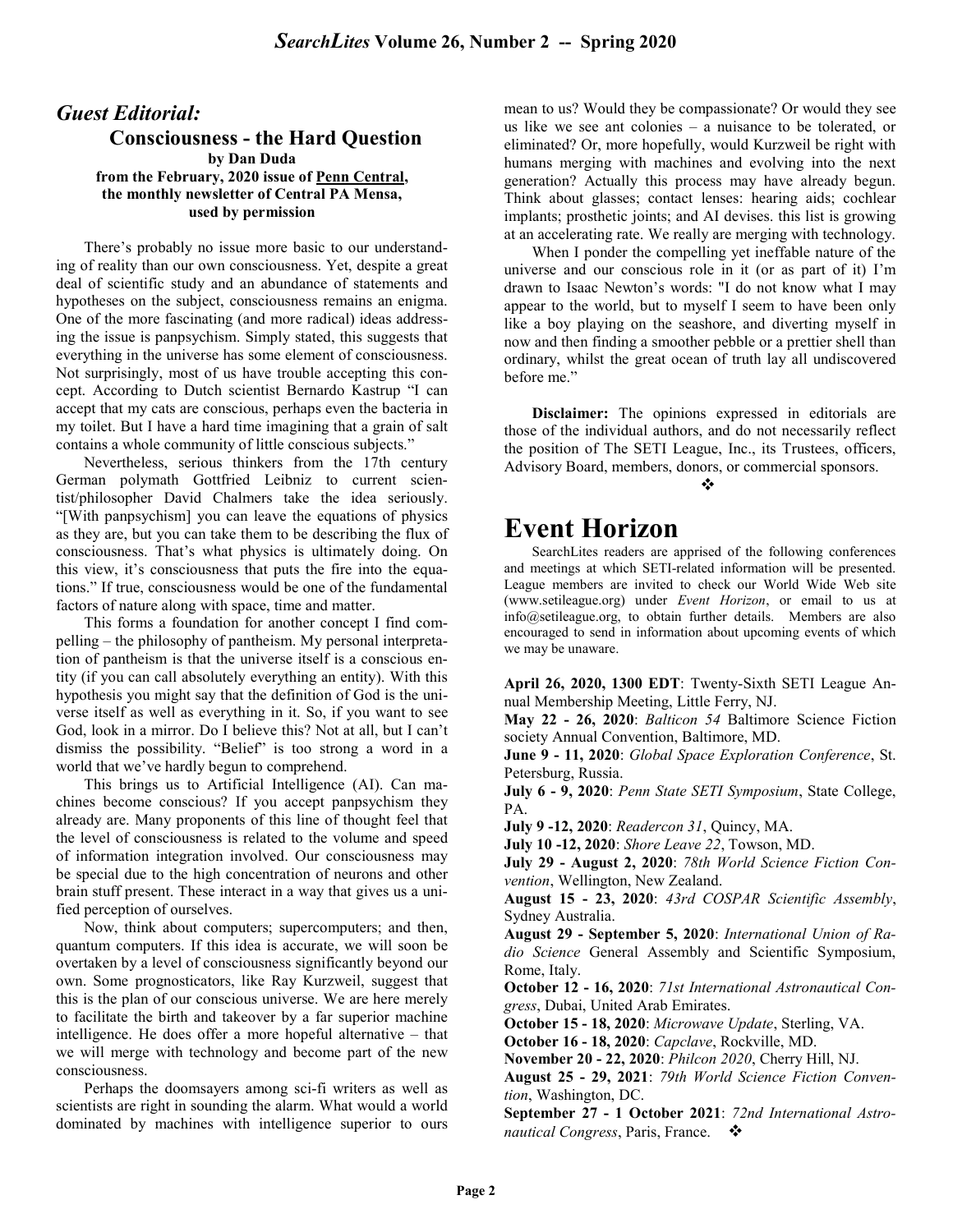## Announcement of the Twenty-Sixth Annual Membership Meeting Sunday, 26 April 2020, Little Ferry NJ

 In accordance with Article IV, Section 1 of our duly approved Bylaws, the Trustees of The SETI League, Inc. hereby schedule our Twenty-sixth Annual Membership Meeting for 1 PM Eastern time on Sunday, April 26, 2020, at the conference room of Eventide, Inc., One Alsan Way, Little Ferry NJ 07643. This office is located adjacent to The SETI League office, one block north of Route 46 and one mile east of the Teterboro Airport, accessed off of Route 46 via Liberty Street to Harding Avenue to Alsan Way. Here is a map, courtesy of MapQuest.



We recommend that out-of-town members and guests flying in commercially use the Newark International Airport (EWR), which is about twenty minutes South of our office. There is a wide variety of hotels available at the Newark Airport. A rental car is recommended. From Newark, drive North on the New Jersey Turnpike to US Route 46 Westbound, cross over the Hackensack River, and two long blocks after the traffic circle, turn right onto Liberty Street.

Our members and guests using General Aviation are invited to use the Teterboro Airport (there *are* landing fees and a security fee). Of the half-dozen Fixed Base Operators offering transient parking, we recommend Atlantic Aviation (ask Ground Control for parking in the Atlantic Midfield). They should be able to assist you with ground transportation, and will waive the ramp fee if you purchase fuel. Please coordinate your schedules and needs in advance through our secretary via email to heather at setileague dot org.

As attendance by one percent of the League's membership constitutes a quorum, all members in good standing are encouraged to attend. The preliminary agenda for this meeting, per Bylaws Article XII, appears below.

Per Article IV, Section 3 our Bylaws, written or electronic notice of this Meeting is being provided to all members in good standing, not less than ten days nor more than ninety days prior to the meeting date. Members are encouraged to submit additional Old Business and New Business items for inclusion in the Agenda. Please email your agenda items to paul at setileague dot org, not later than April 1, 2020. For planning purposes, we would appreciate it if members would also RSVP to our secretary, heather at setileague dot org, if planning to attend.

The annual Board of Trustees Meeting required per Bylaws Article V, Section 3 will immediately follow the Membership Meeting. All SETI League members in good standing are welcome to attend.

## Preliminary Agenda

- Call to Order
- Minutes of 2019 Membership Meeting
- Financial Report
- Committee Reports
- Old Business
- New Business
- Good and Welfare
- Adjournment